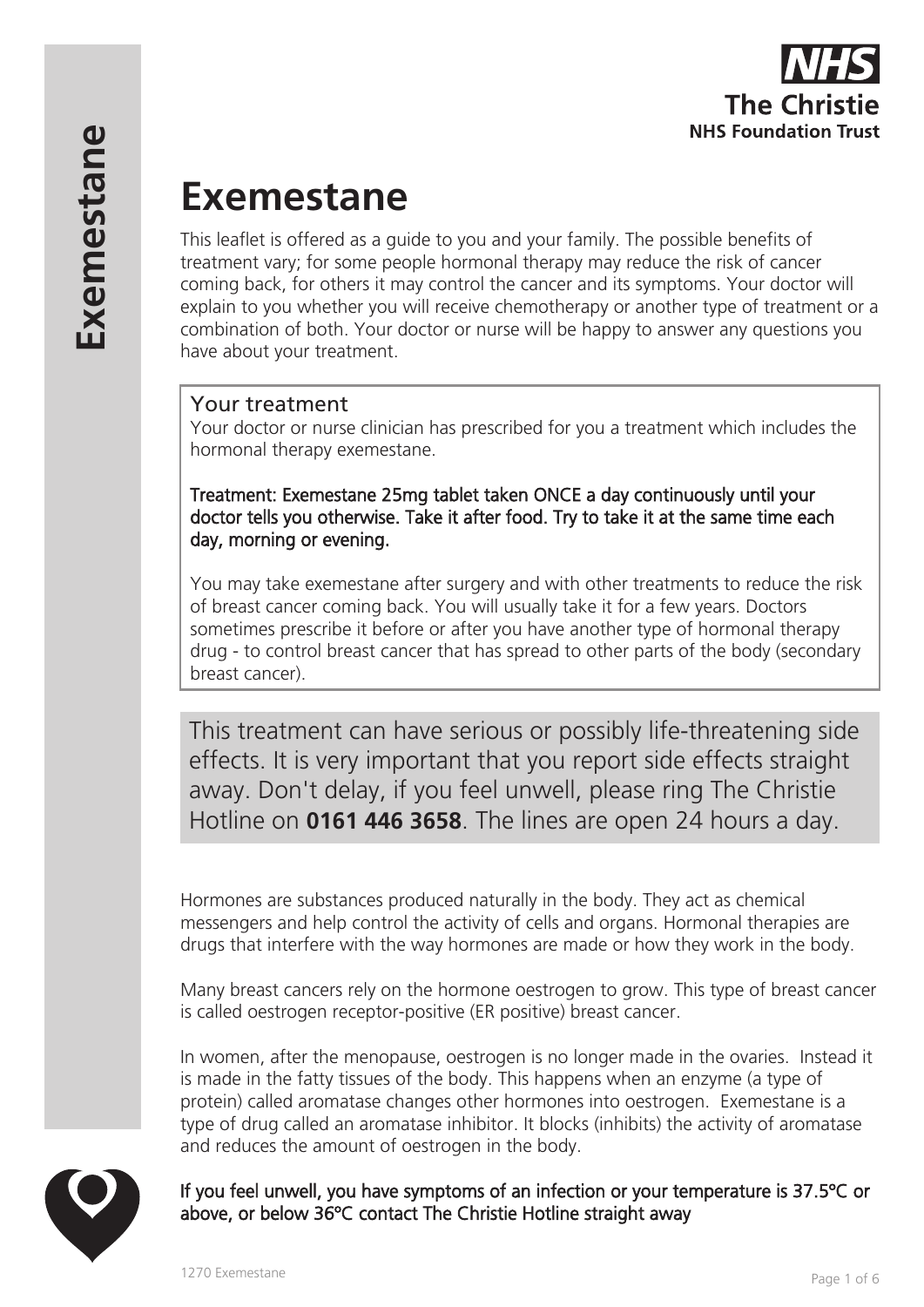# Possible side effects

Hormonal therapy can cause different side effects. Some are more likely to occur than others. Everyone is different and not everyone gets all the side effects. Most side effects are usually temporary, but in some rare cases they can be life-threatening. It is important to tell your hospital doctor or nurse about any side effects so they can be monitored, and where possible, treated.

# Common side effects (more than 1 in 10)

# • Hot flushes

Hot flushes and sweats may occur but do lessen after the first few months. Cutting down on nicotine, alcohol and hot drinks containing caffeine, such as tea and coffee can help. Dress in layers, so you can remove clothes as needed. Natural fabrics, such as cotton may feel more comfortable. If hot flushes are a problem, tell your doctor. Low doses of certain antidepressant drugs can help to reduce flushes.

# • Joint and muscle pain

You may have pain and stiffness in your joints, and sometimes in your muscles while taking exemestane. Let your doctor or nurse know if this happens. They can prescribe painkillers and give you advice. Being physically active and maintaining a healthy weight can help reduce joint pain and keep them flexible.

#### • Sickness and diarrhoea

Any sickness is usually mild, but let your doctor know if this happens. Exemestane may also cause indigestion or tummy pain. Let them know if you have any of these symptoms. They can prescribe drugs to help.

If diarrhoea becomes a problem during or after your treatment, anti-diarrhoeal tablets can be prescribed by your doctor. Ask the staff for a copy of the booklet 'Eating: help yourself' which has some useful ideas about diet when you are having treatment.

# • Fatigue

You may feel tired, sleepy or feel like you have no energy when you start taking exemestane. Try to pace yourself until this improves. It's important to get the right balance of having enough rest and being physically active. Regular short walks will help you to feel less tired. If you feel sleepy, don't drive or operate machinery.

# • Headaches and dizziness

If you have headaches, let your doctor or nurses know. They can usually be controlled with painkillers you can buy yourself. Exemestane may cause dizziness. Let your doctor or nurse know if this is a problem.

# • Insomnia and mood changes

Some people may have problems concentrating, feel anxious or have difficulty sleeping while taking exemestane. If you have trouble getting to sleep, try having a warm bath or a hot milky drink before bed. Relaxation techniques, tapes or CDs can also help. Some people may feel low in mood or become depressed while taking exemestane. Talk to your nurse or doctor if this happens. They can suggest ways to help with this.

# • Hair thinning

Your hair may become thinner while taking exemestane. This is usually mild. Your hair will get thicker after treatment finishes.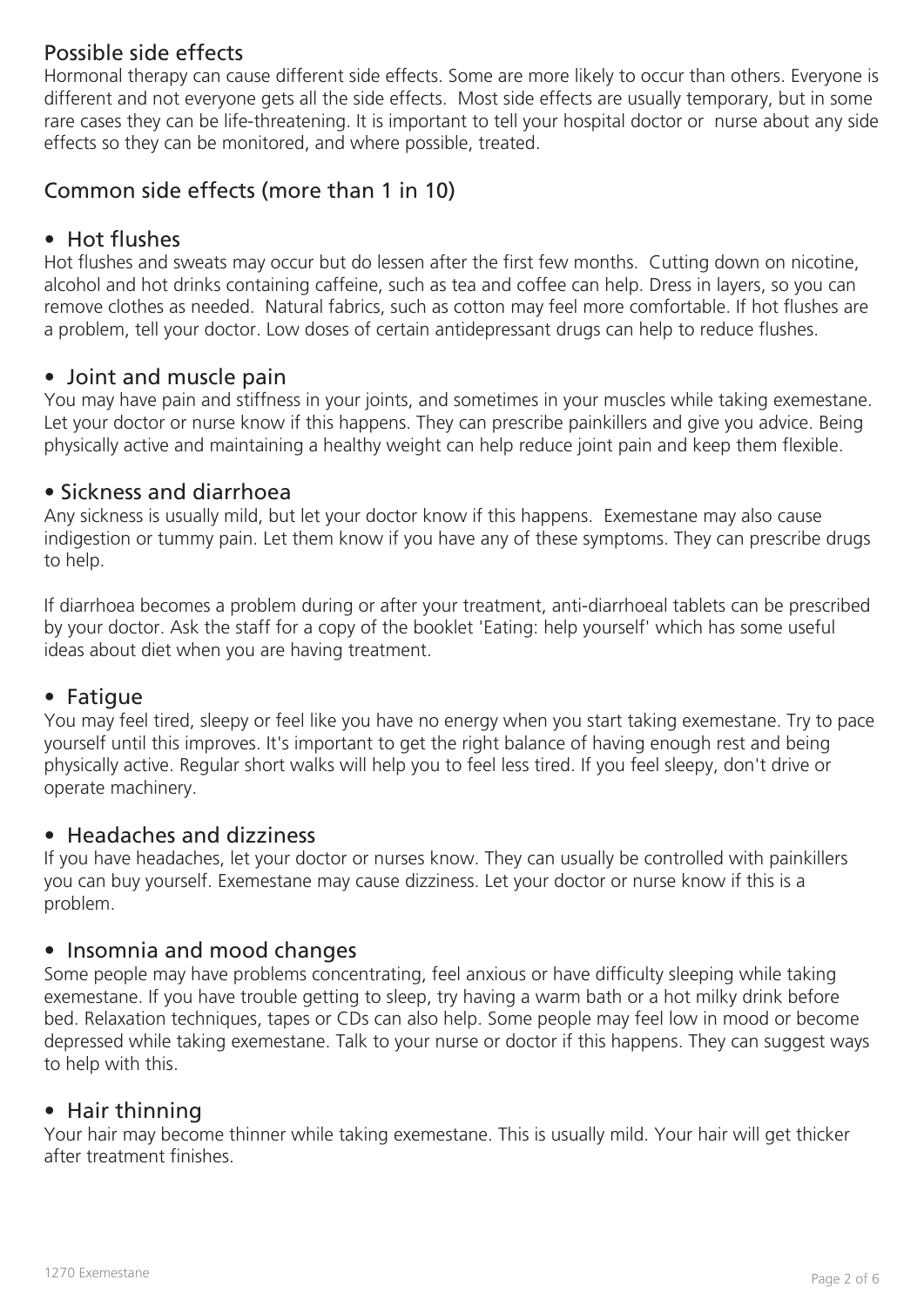# • Appetite decrease

If you don't have much appetite, try eating small, frequent meals or snacks. If problems with eating don't get better, talk to your doctor or nurse. Some women find their appetite increases. Eating healthily and being physically active will help if you have concerns about your weight.

# • Liver function changes

Exemestane may cause changes in the way your liver works. You are very unlikely to notice any changes. Your doctor will take regular blood samples to check your liver is working properly. Rarely, exemestane causes inflammation of the liver (hepatitis). Tell your doctor straightaway if the whites of your eyes or your skin turn yellow, or if you become unwell with itching, or pain on the right side of your tummy.

# Uncommon side effects (less than 1 in 10)

# • Pain, numbness and tingling in hands and fingers

These symptoms may be due to carpal tunnel syndrome which is caused by pressure on a nerve in the wrist. It is more common in people taking exemestane. Tell your doctor if you have these symptoms.

#### • Skin rash and dry skin

You may get a mild skin rash. Tell your doctor or nurse if this happens. It is very important to contact your doctor straightaway if you get a severe skin rash.

#### • Bone fracture

Taking exemestane for a few years increases your risk of bone thinning, called osteoporosis. This can increase your risk of a broken bone (fracture). You will usually have a bone density scan to check your bone health before and during treatment. If you are at risk of osteoporosis, your doctor may prescribe drugs called bisphosphonates to protect your bones. They will also usually advise you to take calcium and vitamin D supplements. Regular walking, eating a healthy diet, not smoking and sticking to sensible drinking guidelines will also help to strengthen your bones.

# • Fluid retention

You may put on weight or your ankles and legs may swell because of fluid building up. Tell your doctor or nurse if this happens. If your ankles and legs swell, it can help to put your legs up on a foot stool or cushion.

# • Bruising or bleeding

This treatment can reduce the production of platelets which help the blood clot. Let your doctor know if you have any unexplained bruising or bleeding such as nosebleeds, bloodspots or rashes on the skin, and bleeding gums.

# • Constipation

You may become constipated. Try to drink plenty of fluids and eat foods high in fibre. Tell your doctor who may prescribe a suitable laxative. Please contact The Christie Hotline if your constipation lasts more then 3 days or you experience abdominal discomfort.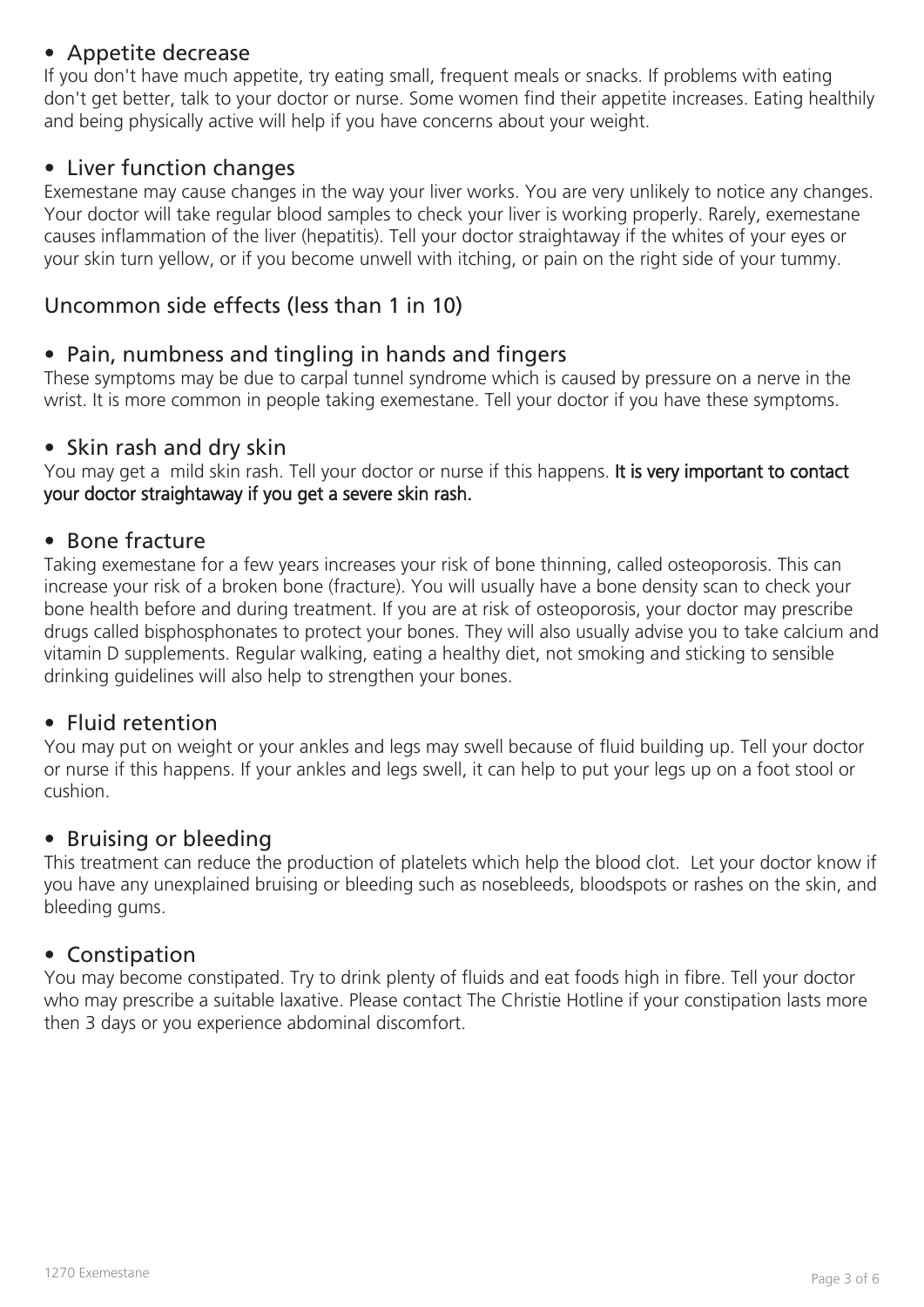# Late side effects

Some side effects may become evident only after a number of years. In reaching any decision with you about treatment, the potential benefit you receive from treatment will be weighed against the risks of serious long term side effects to the heart, lungs, kidneys and bone marrow. With some drugs there is also a small but definite risk of developing another cancer. If any of these problems specifically apply to you, the doctor will discuss these with you and note this on your consent form.

# **Contacts**

If you have any general questions or concerns about your treatment, please ring the area where you are having treatment:

- Administration enquiries 0161 918 7606/7610
- Chemotherapy nurse 0161 918 7171

For advice ring The Christie Hotline on 0161 446 3658 (24 hours).

Your consultant is: ..................................................................................................

Your hospital number is: ........................................................................................

Your key worker is: ................................................................................................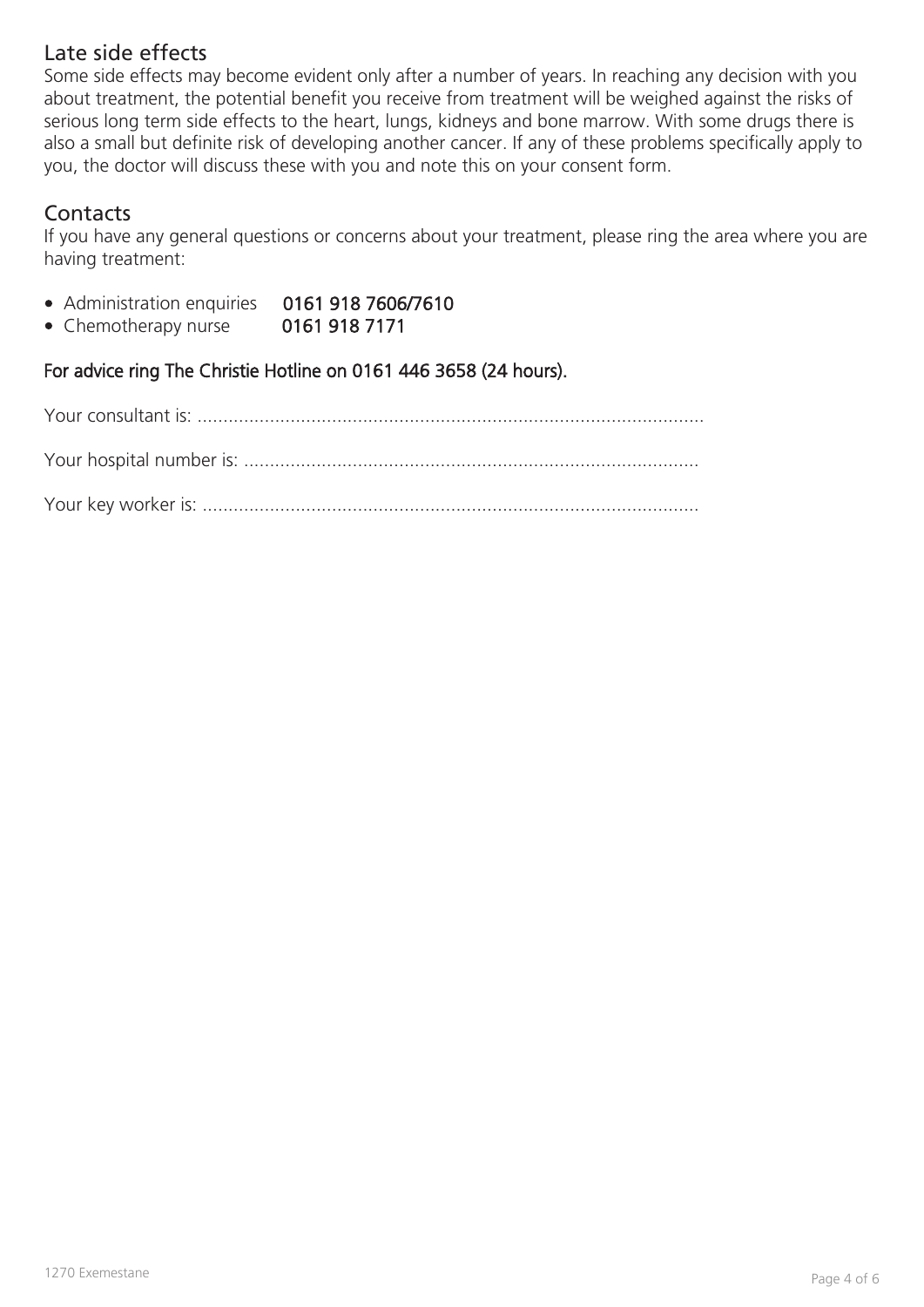Notes: